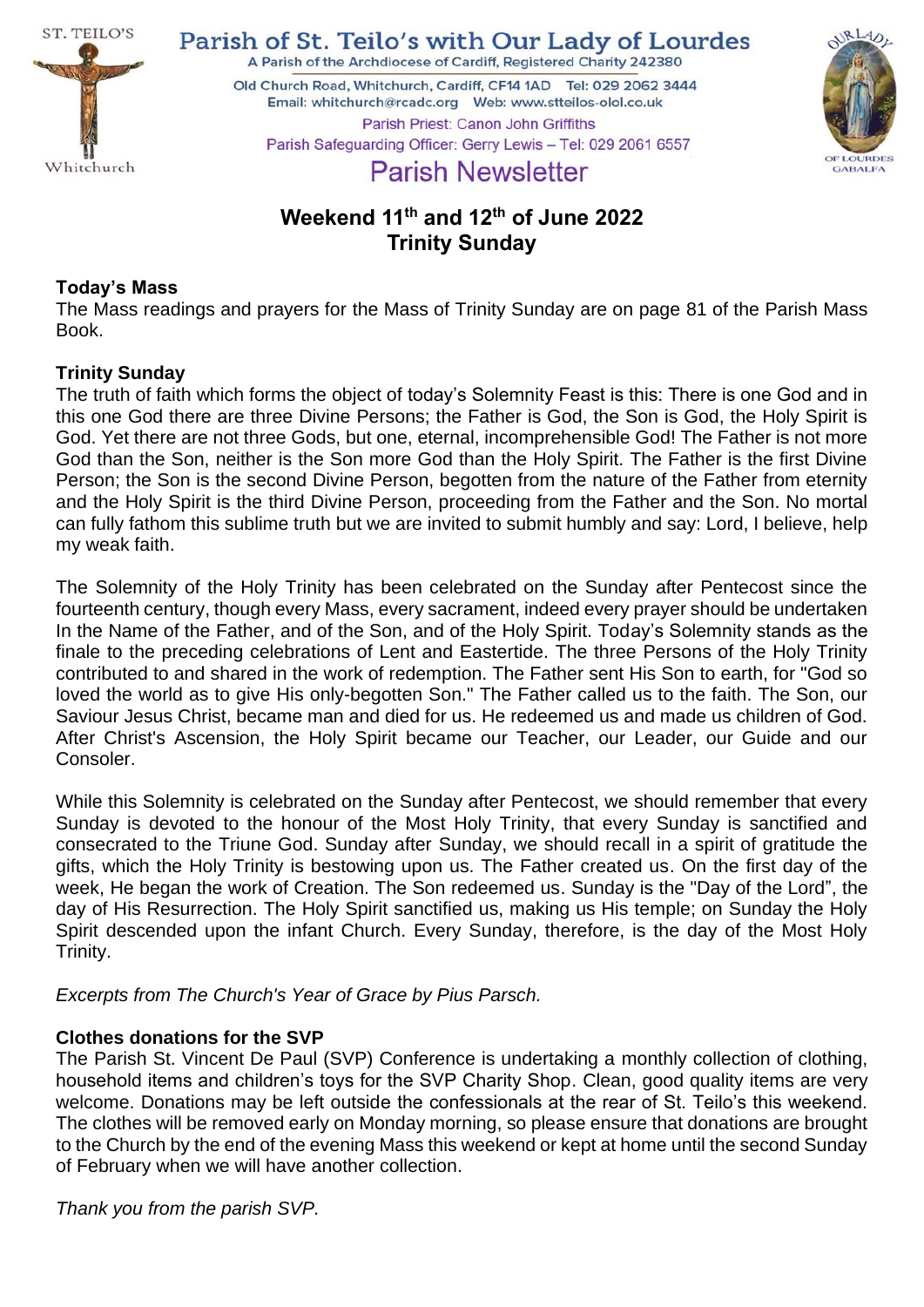#### **Responding to the Psalms**

The Spirituality Committee of the Bishops' Conference of England and Wales is inviting us to reflect on the Responsorial Psalms. We are reminded that "The Responsorial Psalm is an integral part of the Liturgy of the Word which has great liturgical and pastoral importance since it fosters meditation on the Word of God." [General Instruction on the Roman Missal n.61]. The idea is to take an idea from the psalm for your focus in prayer on a Sunday throughout the week. This Sunday the psalm is Psalm 8:

*How great is your name, O Lord our God, through all the earth!*

When I see the heavens, the work of your hands, the moon and the stars which you arranged, what is man that you should keep him in mind, mortal man that you care for him?

#### *While today we know so much more, let us join the psalmist in expressing wonder at God's universe.*

*How do we show that we are grateful and amazed at God's care and concern for each of us?*

Yet you have made him little less than a god; with glory and honour you crowned him, gave him power over the works of your hand, put all things under his feet.

*We thank God for giving us our personal relationship with the Father, Son, and Spirit.*

*We need to be grateful that God gives creation into our care to sustain us in life.*

All of them, sheep and cattle, yes, even the savage beasts, birds of the air, and fish that make their way through the waters.

*Reflect on the sheer diversity of the world and stand back in wonder at God's rich creativity.*

*Let us renew our commitment to care for all of creation for future generations as God asks of us.*

#### **Children's Liturgy**

Children's Liturgy takes place at St. Teilo's during the 10am Mass today. Any children aged 4 and over are welcome to attend. Fr. John will invite the Catechists and the children to go to the Church Hall after the entrance hymn.

#### **Prayer Group – Our Lady of Lourdes**

Following the successful launch of the new prayer group at St. Teilo's on Tuesday night a number of parishioners who live in Llandaff North/Gabalfa agreed that we should also establish a prayer group at Our Lady of Lourdes. It is planned that this will take place on alternate weeks from the St. Teilo's group. Therefore, on Tuesday at 7pm there will be a small group gathering to pray in the St. John Paul II chapel, the side-chapel, at Our Lady of Lourdes for one hour. Anyone who wishes to come along will be more welcome.

#### **Adoration and Exposition**

There will be Adoration and Exposition of the Blessed Sacrament on Friday this week from 10.30am to midday. Why not come along to spend time in silent prayer and adoration before the Lord?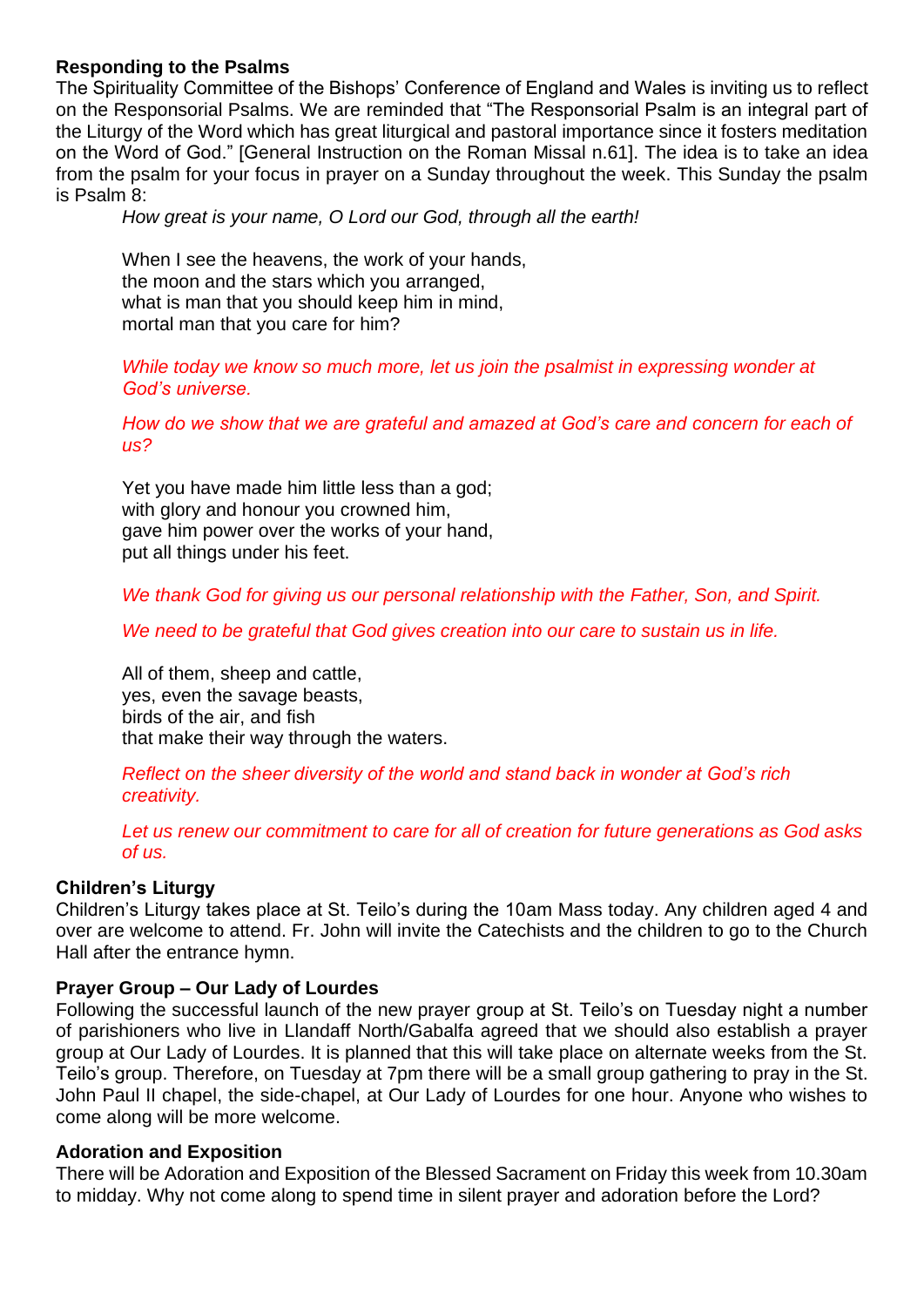#### **Concert at St. Teilo's – Cardiff Male Choir and San Antonio Mastersingers Concert**

St. Teilo's welcomes the Cardiff Male Choir and San Antonio Mastersingers

On Friday at 7.30pm the San Antonio Mastersingers will be joining the Cardiff Male Choir for a Summer Concert. Tickets are £10 each. For ticket information, call 07891 086266 or 07968 045005

#### **Faith Development – FORMED**

One of the key themes which emerged from the Parish Synodal process, which was reflected in the final report, is the theme of Spiritual Formation. In the light of this focus the parish has invested in a subscription to FORMED.

To gain access to all of FORMED's content, follow these three simple steps:

- Go to<https://signup.formed.org/>
- Enter our parish's Postcode CF14 1AD
- Enter your name and your email address

You should only need to do this once on each webbrowser you are using as FORMED stores the data on your computer.

You can also access FORMED content on a tablet and/or smart phone (iPad/iPhone and Android), by searching 'FORMED Catholic' in your app store, downloading the app and following the instructions which are similar to those above.

Why not explore the range of resources? If you want to share any with your fellow parishioners which you particularly enjoy or from which you feel you have benefitted, please drop an email to the parish address [\(whitchurch@rcadc.org\)](mailto:whitchurch@rcadc.org) and we will highlight them in future newsletters.

#### **The Church's Social Outreach**

Many thanks to all those who responded to the invitation to submit their names. The team working with Fr. John to develop the Parish Outreach will update on the next steps of the process in the next few weeks.

#### **Christ the King Primary School – Nursery Applications for January 2023**

For parents of children born between 01/09/2019 and 31/03/2020. The application system opens on Monday, June 6th and closes on Monday, July 4th for children starting nursery in January 2023.

Applications will be available on the school website under the Key Information tab and then under Admissions:<https://www.christthekingcathprm.co.uk/admissions/> . If you would prefer, the school can post an application to you. Please contact the school office at [christthekingprm@cardiff.gov.uk](mailto:christthekingprm@cardiff.gov.uk) to request a hard copy.

## **Donations to the Parish**

Last weekend's parish collection amounted to £747.96. Many thanks to all our parishioners for your ongoing generosity to the parish.

#### **Rest in Peace**



In your mercy, please pray for the repose of the souls of those who have died recently. We remember John Massey, Carol Pearce and Jean Brown. Mr. Massey's body will be brought into St. Teilo's on Monday, June 20<sup>th</sup> at 5pm. His Requiem Mass will be at 12.30pm on Tuesday, June 21<sup>st</sup>, followed by cremation at Thornhill. Mrs. Pearce's

Requiem Mass will take place at St. Teilo's on Wednesday, June 22<sup>nd</sup> at 11.00am followed by internment at Thornhill. Mrs. Brown's Funeral Service will take place at Our Lady of Lourdes on Thursday, June 23<sup>rd</sup> at 3pm followed by cremation at Thornhill.

Please also pray for the repose of the souls of those whose anniversaries occur at this time: Annie Macarthy, Veronica Tivey, James Joyce, Gloria Jones, Deborah Joomraty, Pieto Basagni, Thomas Halpin, Gladys Taylor, David Kydd, Clare Light, Ronald Speary, Alice Ryan, Sylvia Payne, Patricia Perez, Fay Tawton, Henry Rogers, Thomas Fleming, Mary Hill, William Westerland, Cyril Fagan, Maria Morris, Melvyn Knight, Colin Crothers, John Inch, Sylvia Malarby, Helen Fraser, Margaret Lynch, Kassam Showdery, Rita Calderbank, Spiridion Gauci, Richard Carey, John Woodall, John Kenefick, Giovanna Salvanelli, Annie Powell, William Williams, Martin Board, Gwen Graham and Mary Hamlin.